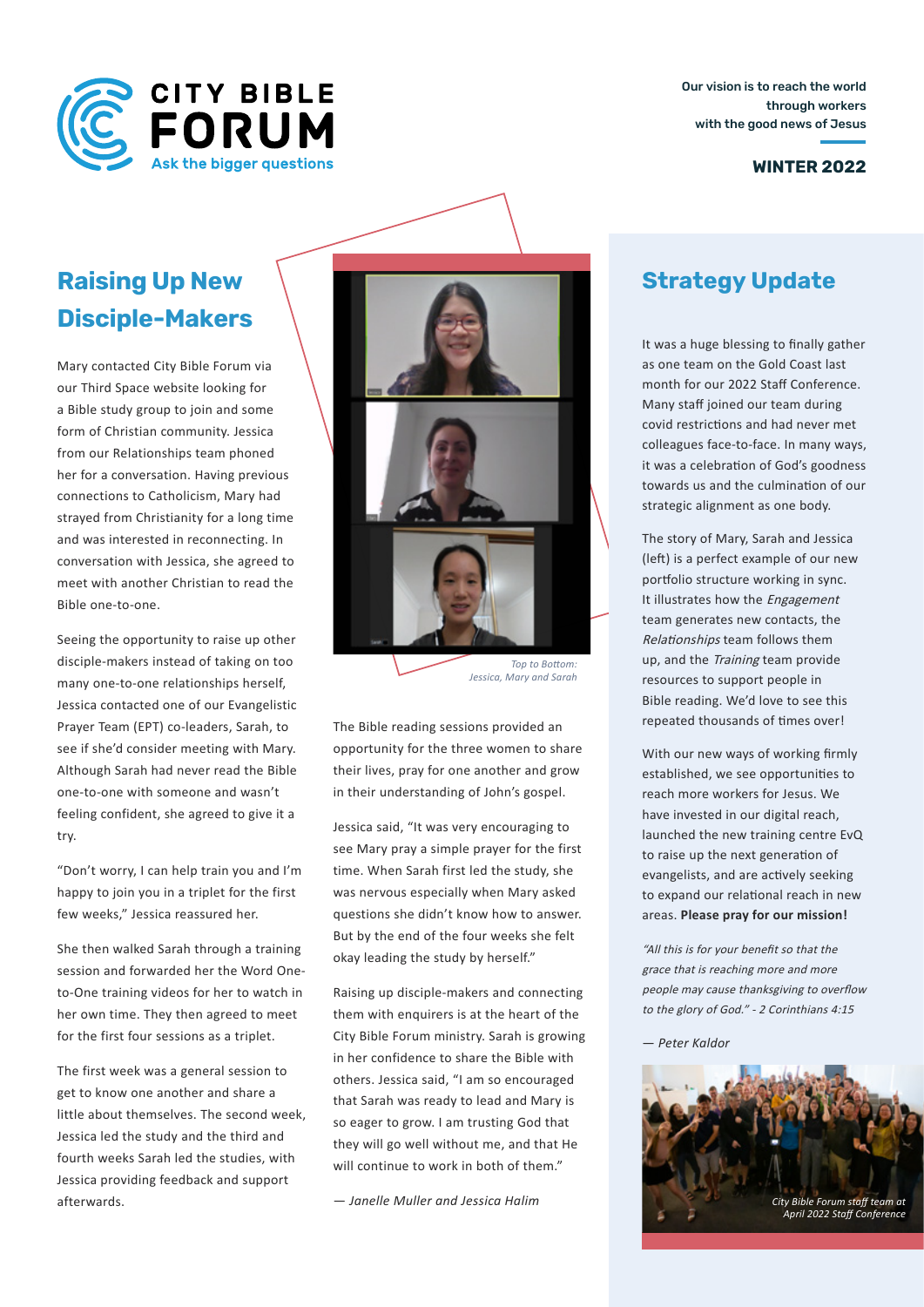

*Hosts Andrew Laird and Grace Huang*

# **Flourishing in the Furnace**

In February, for the second year running, we streamed our annual Life@Work Conference online. This format again proved popular, with Christians gathering in over 100 watch parties around Australia (and overseas) to consider the topic Flourishing in the Furnace: How God uses the daily grind to shape and refine us.

The day featured Bible teaching from Reverend Dr Michael Jensen, plus City Bible Forum's Andrew Laird, along with presentations from Professor Nathan Grills (public health physician) and Amy Brown (CEO, Investment NSW). Both Nathan and Amy shared honestly about the challenges they have faced in their daily work, and how God has used them to strengthen their faith and provide opportunities to share something of the hope that they have in Him with their colleagues. Amy had us laughing with her energetic style and amusing stories of work life in the public sector. Nathan shared about the big career decisions he has made over the years in order to put Christ first, and care for his family, including a daughter with disabilities. He reminded us that true workplace success is often found in weakness, and that ultimately "faithful is successful".

A highlight for many was our Flourishing in the Furnace stories – five short stories from five workers around Australia sharing how God has worked for their good and His glory through the frustrations and challenges of daily work life. We heard from a diverse assortment of industry representatives,



*One of 100's of home watch partes*

including a dancer, an archaeologist, a builder, a barrister, and a senior executive, making for a very rich experience. It was very encouraging to hear how so many of the challenges faced (especially as Christians in the workplace) are common irrespective of the industry. Indeed, many expressed how the conference helped them see that they are not alone, as a person seeking to live for Christ in their workplace and make Him known.

As the restrictions of the past two years ease, we are now planning the shape of the conference for future years, seeking to balance both the increasing desire to gather with others and network, whilst continuing to make the conference available to Christians anywhere in Australia and beyond. The last two years we've had watch parties in New Zealand, Malaysia, the Philippines, Hong Kong, and the Middle East - and we'd love for this to continue! Please pray for wisdom as we make plans for 2023 and beyond, and praise God that many were encouraged at this year's conference to live more boldly and seek to make Christ known to their colleagues.

#### *Save the date for Life@Work Conference 2023 - February 18*

— *Andrew Laird*

# **Certifcate in Workplace Evangelism Fundamentals**

If you have ever thought about how your faith connects with your work, or wanted to have deeper conversations with your colleagues, this new certificate course is for you!

We have collated years of workplace evangelism experience into a five-course certificate designed to help you become a wellformed workplace evangelist. Learn from Sam Chan, Andrew Laird, Stephen McAlpine, Caroline Spencer and more!

*For more information and to enrol go to citybibleforum.org/certificate*



### **Recent resources in our library**

*Resources for your non-Christian friends at thirdspace.org.au/library:*

- **• Who's in Control?** God in 60 Seconds Russ Matthews
- **• Is Christianity Bad News?** Bigger Questions Stephen McAlpine
- **• Driving Under the Influencer** Aaron Johnstone
- **• Is Your Work a One-Sided Romance?** Caroline Spencer

*Resources for you at citybibleforum.org/library:*

- **• How to be Mentally Fit** Life@Work Podcast Jenny George
- **• Cutting Outie the Middle-Man**  Andrew Laird
- **• Imposter Syndrome** Amy Isham
- **• HOGO and the Workplace** Andrew Laird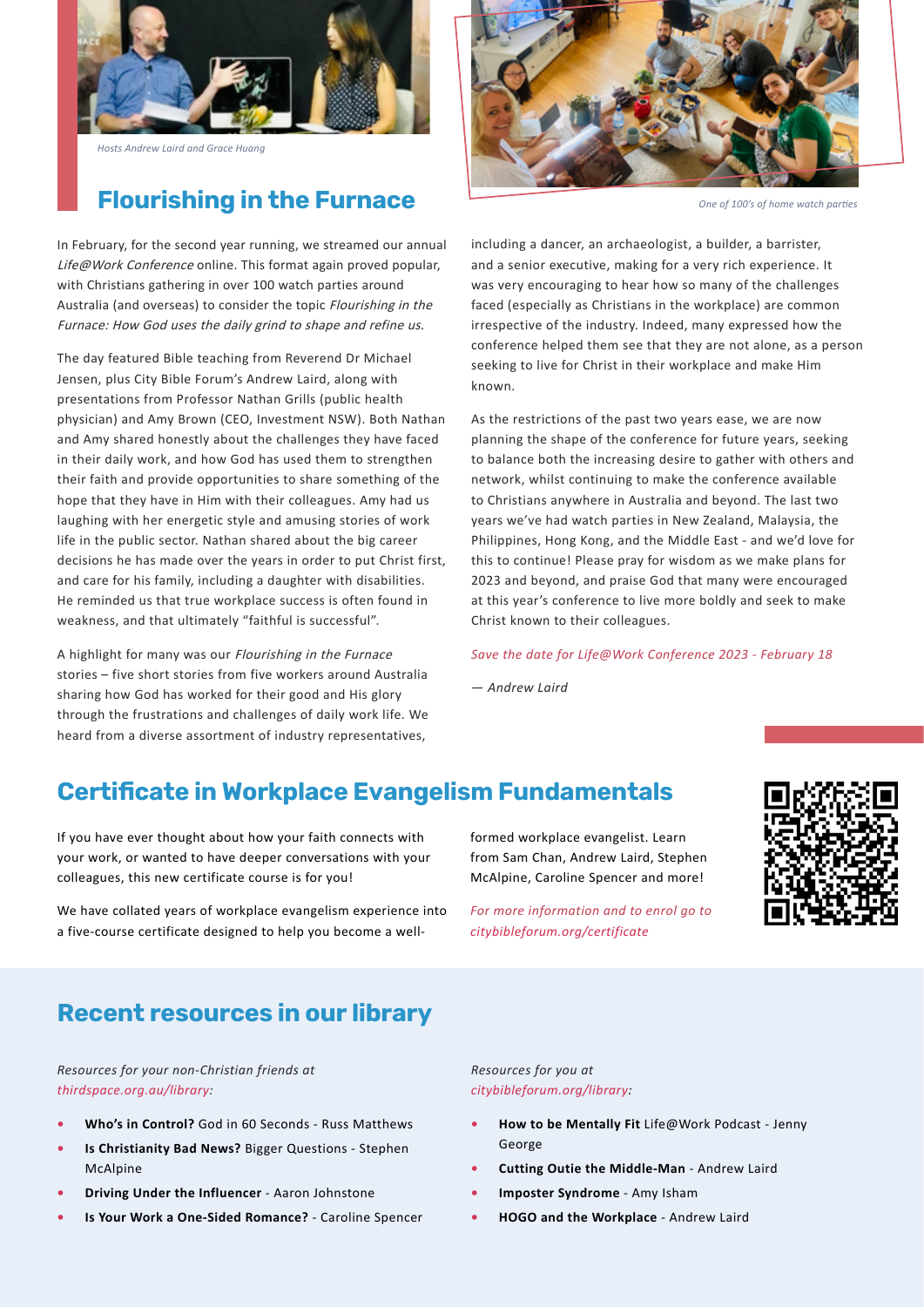# **Dive Deeper: 3,000 Spiritual Conversations**

In the month of September, we'll be encouraging all those in our network to collectively initiate 3,000 spiritual conversations. Why? Because connecting with people through deeper conversations is a brilliant way to know them, to know their interests, their values and ultimately their worldviews. Connecting with people at a deeper level builds genuine relationship and as a bonus, it often provides opportunity for us to share our faith.

Some Christians may not consider themselves evangelists, but as disciples, we are all called to be disciple-makers. Evangelism isn't a niche gift for a small cohort of Christians. City Bible Forum provides resources, support and community to help Christians share their faith and it is our prayer that this campaign will inspire and support everyday Christians to take that simple first step in initiating a spiritual conversation.



Ultimately, we hope it will lead to conversations about Jesus and help people meet Him in the pages of the Bible.

**So what's involved?** A set of interactive resources will be provided in the lead up to the month of September to help you better understand your own style and how you can best share your faith. You will be invited to initiate five spiritual conversations and log them on our campaign website to encourage others in achieving our collective goal of 3,000 spiritual conversations in September.

**What is a spiritual conversation?** We'll outline some parameters for the campaign however think of asking questions like, "Do you have a faith?", "What religion did your parents raise you with?" or "Do you pray?" You might also want to read Sam Chan's book How to Talk About Jesus (Without Being That Guy) for tips. Consider this a community initiative to remind us all to dive deeper in our relationships so we can truly love others and share Jesus.

*Look out for more information in the coming months!* 

— *Janelle Muller*

### **Men's Fellowship**

What began fourteen years ago in a living room is now a deep and wide fellowship of men across six cities, impacting hundreds every week. The fellowship is a safe space for men to be vulnerable about challenges and setbacks in personal and professional life. It is highly encouraging for Christian men and intriguing for enquirers to hear how trust in Jesus works when life is hard.

Covid enabled us to extend our reach beyond the fellowships that had existed in Brisbane, Sydney and Hobart. Through regular Zoom interviews, men from Melbourne, Canberra and Adelaide now attend, in addition to men from regional centres and even overseas!

Joe has greatly appreciated the fellowship. He said, "I love how it is a



place where men can share their thoughts regarding the existence of a higher power, and delve deeper into important existential issues with no fear of being judged. I have always found it to be an open-minded environment where I could explore all aspects of faith (and ask questions). It's great that we can make up our own mind about what makes sense

and how to live a more fulfilling life ."

The real action happens in the small groups. The most amazing is when lifehardened middle-aged men turn to Christ! The Word One-to-One has also been a wonderful resource for the men.

— *Peter Kaldor*